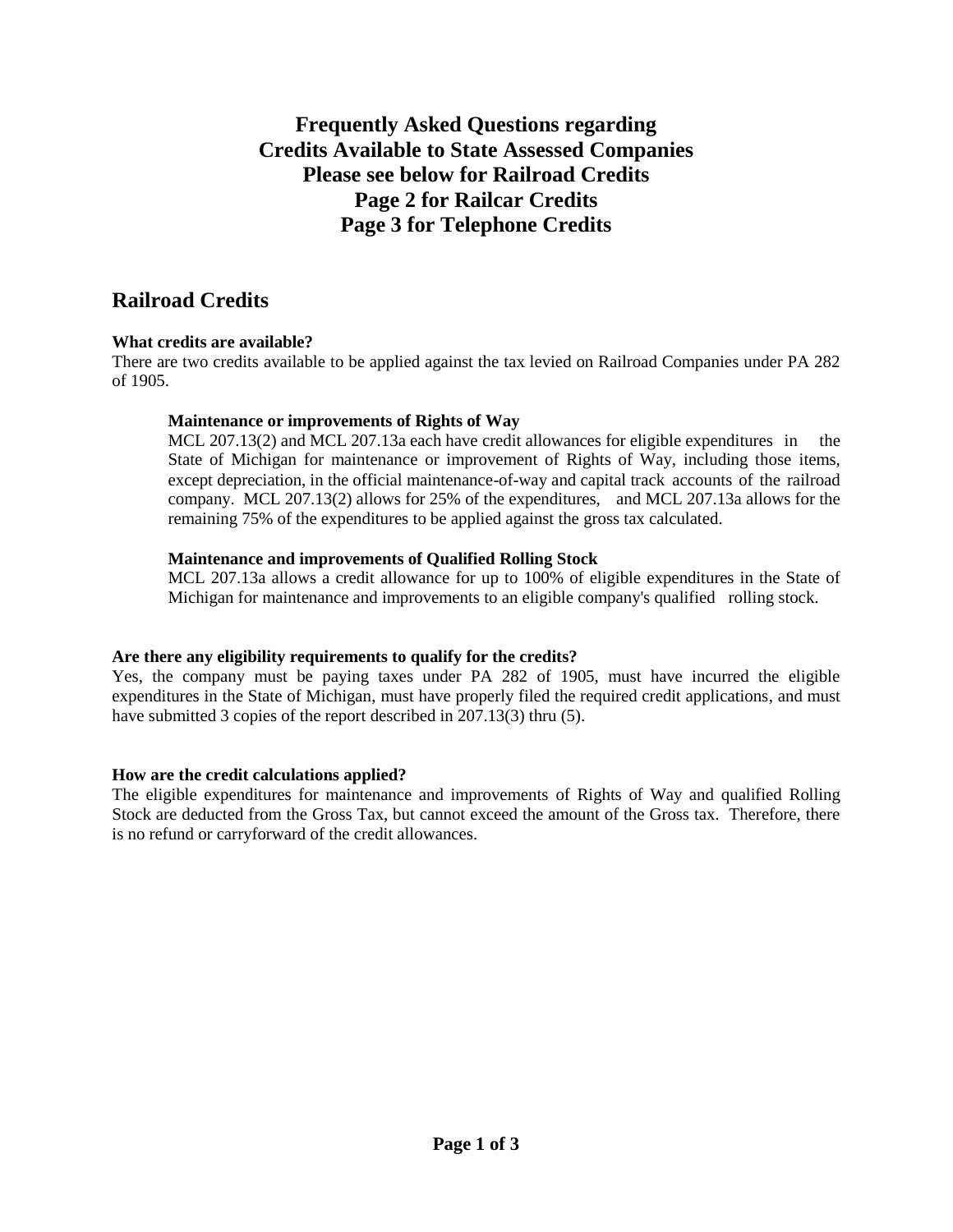# **Railcar Credit**

## **What credits are available?**

There is only one credit available to be applied against the tax levied on railcar companies under PA 282 of 1905. MCL 207.13a provides a credit allowance for eligible expenses incurred in the State of Michigan to qualified rolling stock during the calendar year immediately preceding the statutory filing date of the Annual Property Report. The credit cannot exceed the total tax levied for the year, and for this reason, there is no refund or carryforward.

#### **What are eligible expenses for maintenance or improvement of qualified rolling stock?**

Eligible Expenses must be incurred in the State of Michigan to maintain or improve an eligible company's rolling stock. Eligible expenses for maintenance of rolling stock include, but are not limited to: repainting, interior or exterior washing, and repair or replacement of car parts and components.

Expenses for maintenance of rolling stock which are NOT eligible include, but are not limited to: expenses for repairs or maintenance performed outside Michigan; expenses for repairs or maintenance on railcars for which the Company has no tax liability; expenses for repair, maintenance or improvement to any railroad right-of-way and track; and expenses for repairs or maintenance not incurred in the calendar year immediately preceding the statutory due date of the Annual Property Report.

## **Are there any eligibility requirements to qualify for the credits?**

Yes, the company must be paying taxes under PA 282 of 1905, must have incurred the eligible expenditures in the State of Michigan, and must have properly filed the required credit application.

## **How are the credit calculations applied?**

The eligible expenditures for maintenance and improvements of qualified Rolling Stock are deducted from the Gross Tax, but cannot exceed the amount of the Gross tax. Therefore, there is no refund or carryforward of the credit allowances.